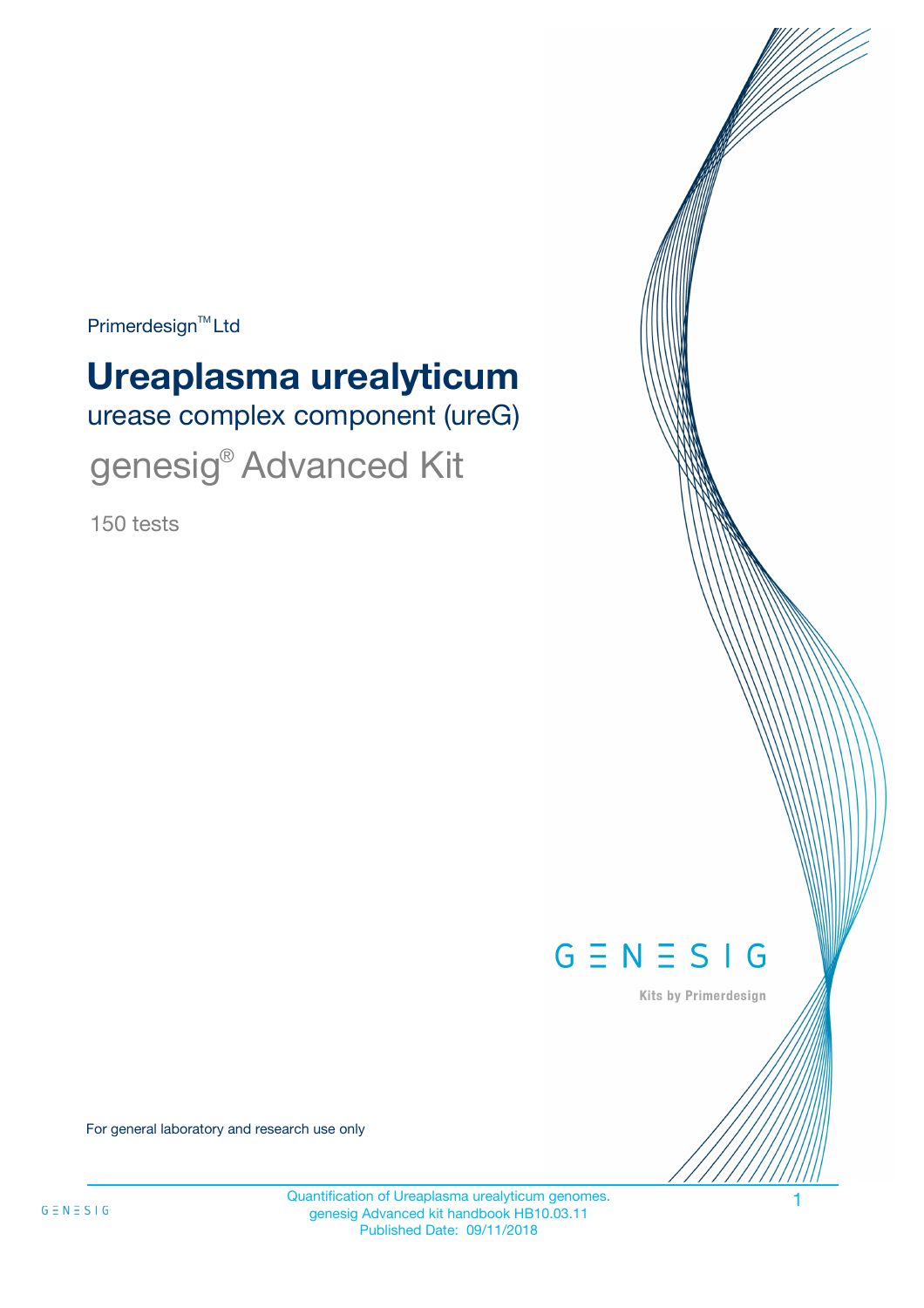### Introduction to Ureaplasma urealyticum

Ureaplasma urealyticum is a bacterium of the Mycoplasmataceae family. This bacterium has a double-stranded DNA genome of around 750K base pairs in length arranged in a single circular chromosome. U. urealyticum, like other Mollicutes has a small genome that appears to have been reduced several times to leave only essential genes, in the case of this species, 613 protein-encoding genes and 39 RNA-encoding genes.

U. urealyticum is found as part of the natural flora of the genitourinary tract of humans and can be a commensal organism causing no harm to its host. The bacterium can be transmitted via sexual contact, from mother to child or by transplant with infected organs. Infection with the bacterium passed from mother to child through the birth canal with the bacterium able to colonise the skin and mucosal membranes.

Symptoms of U. urealyticum infections depend on the location of infection and can vary between individuals. Infection in women can result infertility, recurrent pregnancy loss or pelvic pain. General symptoms can include gall stone, red, itchy eyes and chronic fatigue. The infections can be treated with antibiotics doxycyclin. However, if the infection is left untreated it can spread to the central nervous system or the joints.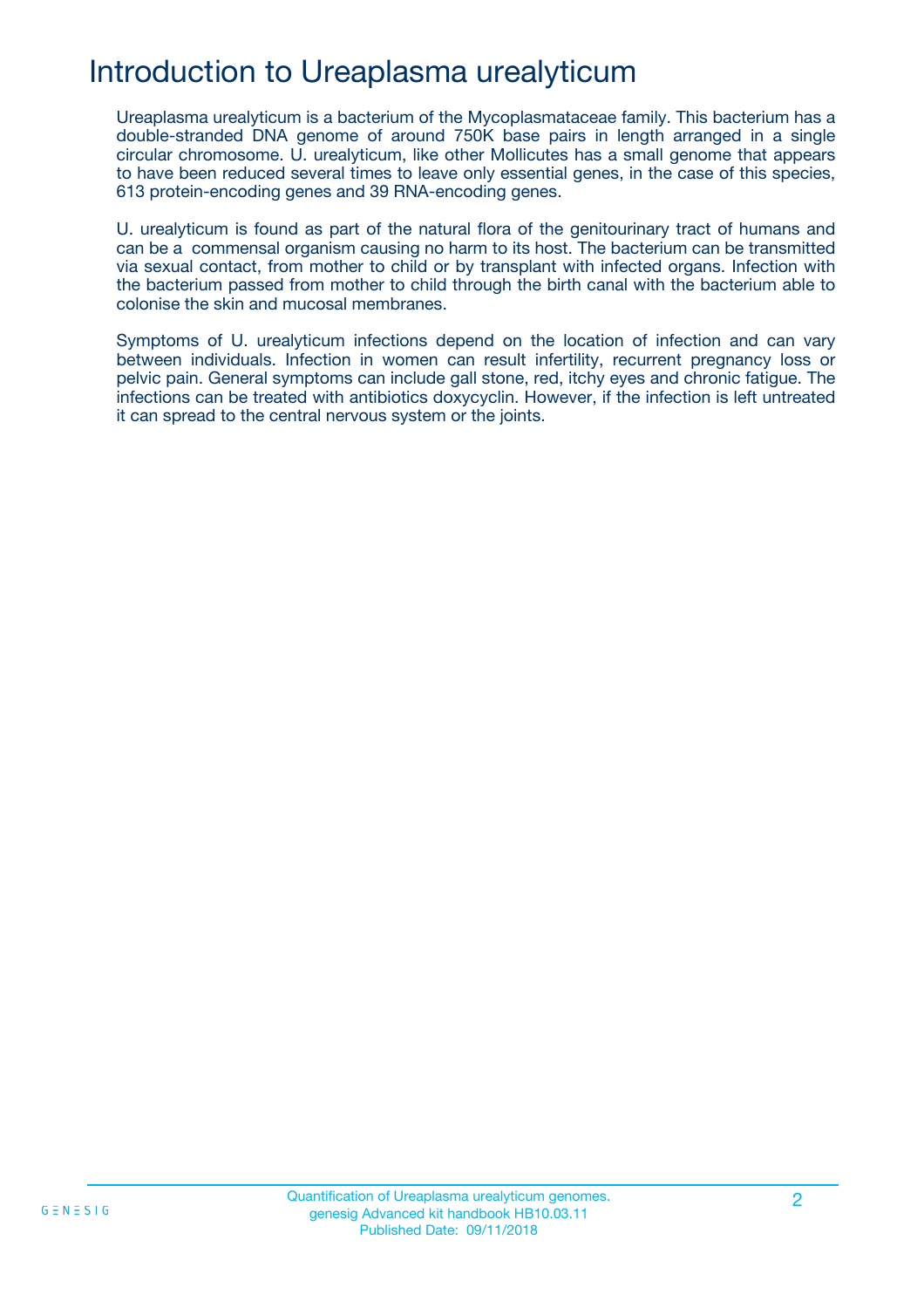## **Specificity**

The Primerdesign genesig Kit for Ureaplasma urealyticum (U.urealyticum) genomes is designed for the in vitro quantification of U.urealyticum genomes. The kit is designed to have a broad detection profile. Specifically, the primers represent 100% homology with over 95% of the NCBI database reference sequences available at the time of design.

The dynamics of genetic variation means that new sequence information may become available after the initial design. Primerdesign periodically reviews the detection profiles of our kits and when required releases new versions.

The target sequence within the urease complex, has previously been shown to be a good genetic marker for U. urealyticum in other clinical real-time PCR based studies (A. Baczynska et.al 2004). The primers and probe sequences in this kit have 100% homology with over 95% of reference sequences in the NCBI database based on a comprehensive bioinformatics analysis and are not predicted to detect closely related U. parvum speices.

If you require further information, or have a specific question about the detection profile of this kit then please send an e.mail to enquiry@primerdesign.co.uk and our bioinformatics team will answer your question.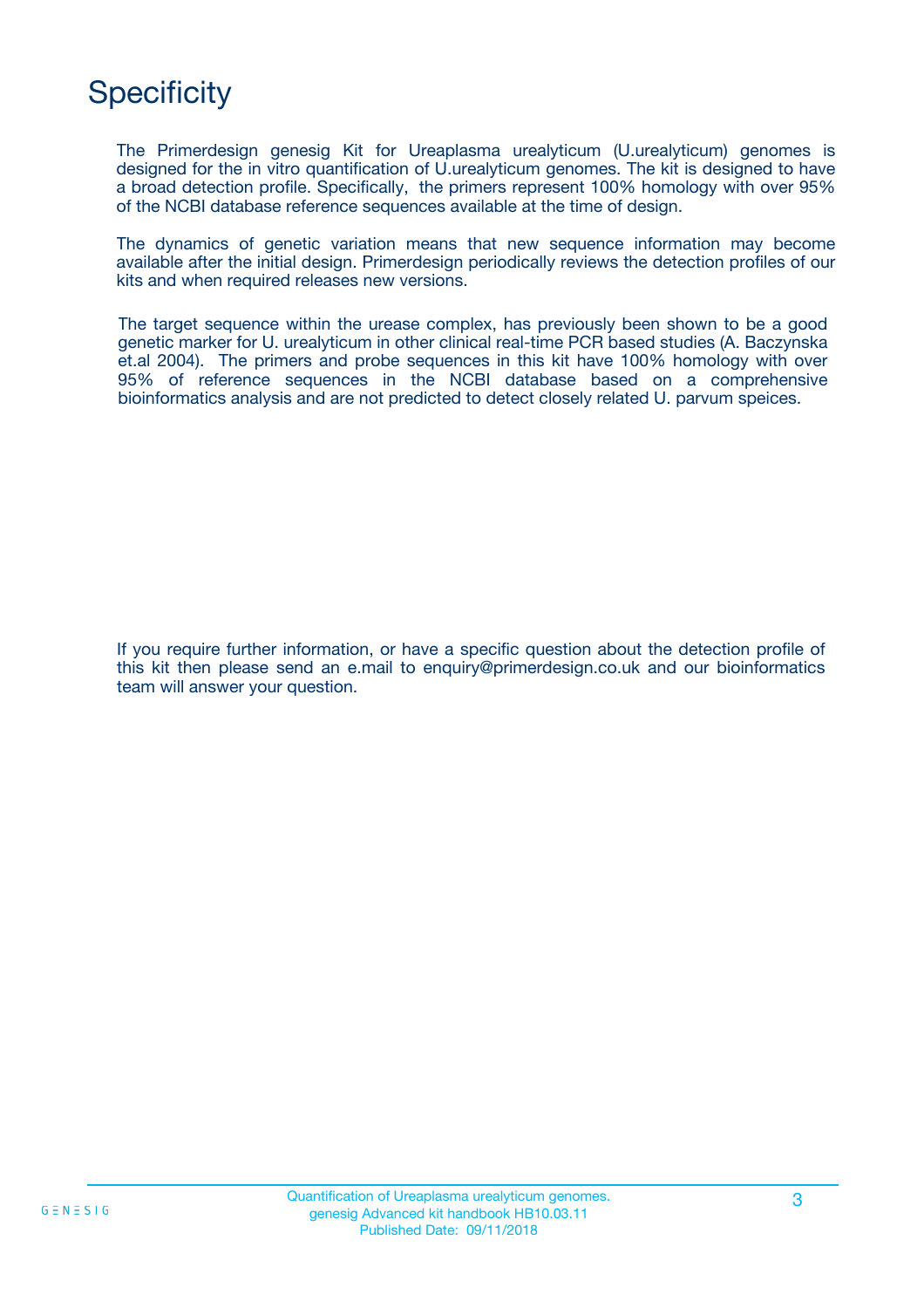### Kit contents

- **U.urealyticum specific primer/probe mix (150 reactions BROWN)** FAM labelled
- **U.urealyticum positive control template (for Standard curve RED)**
- **Internal extraction control primer/probe mix (150 reactions BROWN)** VIC labelled as standard
- **Internal extraction control DNA (150 reactions BLUE)**
- **Endogenous control primer/probe mix (150 reactions BROWN)** FAM labelled
- **RNase/DNase free water (WHITE)** for resuspension of primer/probe mixes
- **Template preparation buffer (YELLOW)** for resuspension of internal control template, positive control template and standard curve preparation

### Reagents and equipment to be supplied by the user

#### **Real-time PCR Instrument**

#### **Extraction kit**

This kit is recommended for use with genesig Easy DNA/RNA extraction kit. However, it is designed to work well with all processes that yield high quality RNA and DNA with minimal PCR inhibitors.

#### **oasig**TM **lyophilised or Precision**®**PLUS 2X qPCR Master Mix**

This kit is intended for use with oasig or PrecisionPLUS2X qPCR Master Mix.

**Pipettors and Tips**

**Vortex and centrifuge**

#### **Thin walled 1.5 ml PCR reaction tubes**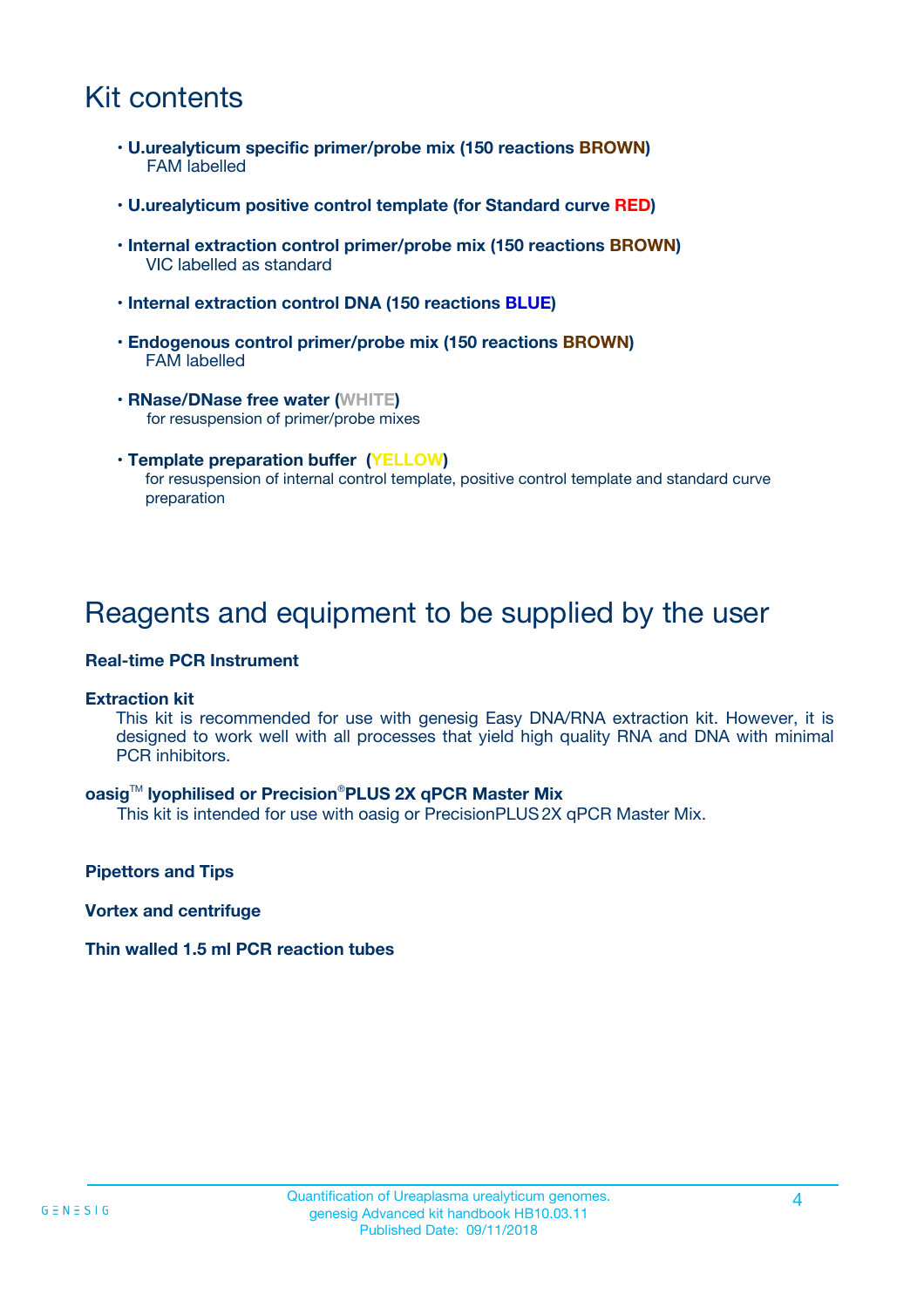### Kit storage and stability

This kit is stable at room temperature but should be stored at -20ºC on arrival. Once the lyophilised components have been resuspended they should not be exposed to temperatures above -20°C for longer than 30 minutes at a time and unnecessary repeated freeze/thawing should be avoided. The kit is stable for six months from the date of resuspension under these circumstances.

If a standard curve dilution series is prepared this can be stored frozen for an extended period. If you see any degradation in this serial dilution a fresh standard curve can be prepared from the positive control.

Primerdesign does not recommend using the kit after the expiry date stated on the pack.

### Suitable sample material

All kinds of sample material suited for PCR amplification can be used. Please ensure the samples are suitable in terms of purity, concentration, and DNA integrity (An internal PCR control is supplied to test for non specific PCR inhibitors). Always run at least one negative control with the samples. To prepare a negative-control, replace the template DNA sample with RNase/DNase free water.

### Dynamic range of test

Under optimal PCR conditions genesig U.urealyticum detection kits have very high priming efficiencies of >95% and can detect less than 100 copies of target template.

### Notices and disclaimers

This product is developed, designed and sold for research purposes only. It is not intended for human diagnostic or drug purposes or to be administered to humans unless clearly expressed for that purpose by the Food and Drug Administration in the USA or the appropriate regulatory authorities in the country of use. During the warranty period Primerdesign genesig detection kits allow precise and reproducible data recovery combined with excellent sensitivity. For data obtained by violation to the general GLP guidelines and the manufacturer's recommendations the right to claim under guarantee is expired. PCR is a proprietary technology covered by several US and foreign patents. These patents are owned by Roche Molecular Systems Inc. and have been sub-licensed by PE Corporation in certain fields. Depending on your specific application you may need a license from Roche or PE to practice PCR. Additional information on purchasing licenses to practice the PCR process may be obtained by contacting the Director of Licensing at Roche Molecular Systems, 1145 Atlantic Avenue, Alameda, CA 94501 or Applied Biosystems business group of the Applera Corporation, 850 Lincoln Centre Drive, Foster City, CA 94404. In addition, the 5' nuclease assay and other homogeneous amplification methods used in connection with the PCR process may be covered by U.S. Patents 5,210,015 and 5,487,972, owned by Roche Molecular Systems, Inc, and by U.S. Patent 5,538,848, owned by The Perkin-Elmer Corporation.

### Trademarks

Primerdesign™ is a trademark of Primerdesign Ltd.

genesig $^\circledR$  is a registered trademark of Primerdesign Ltd.

The PCR process is covered by US Patents 4,683,195, and 4,683,202 and foreign equivalents owned by Hoffmann-La Roche AG. BI, ABI PRISM® GeneAmp® and MicroAmp® are registered trademarks of the Applera Genomics (Applied Biosystems Corporation). BIOMEK® is a registered trademark of Beckman Instruments, Inc.; iCycler™ is a registered trademark of Bio-Rad Laboratories, Rotor-Gene is a trademark of Corbett Research. LightCycler™ is a registered trademark of the Idaho Technology Inc. GeneAmp®, TaqMan® and AmpliTaqGold® are registered trademarks of Roche Molecular Systems, Inc., The purchase of the Primerdesign™ reagents cannot be construed as an authorization or implicit license to practice PCR under any patents held by Hoffmann-LaRoche Inc.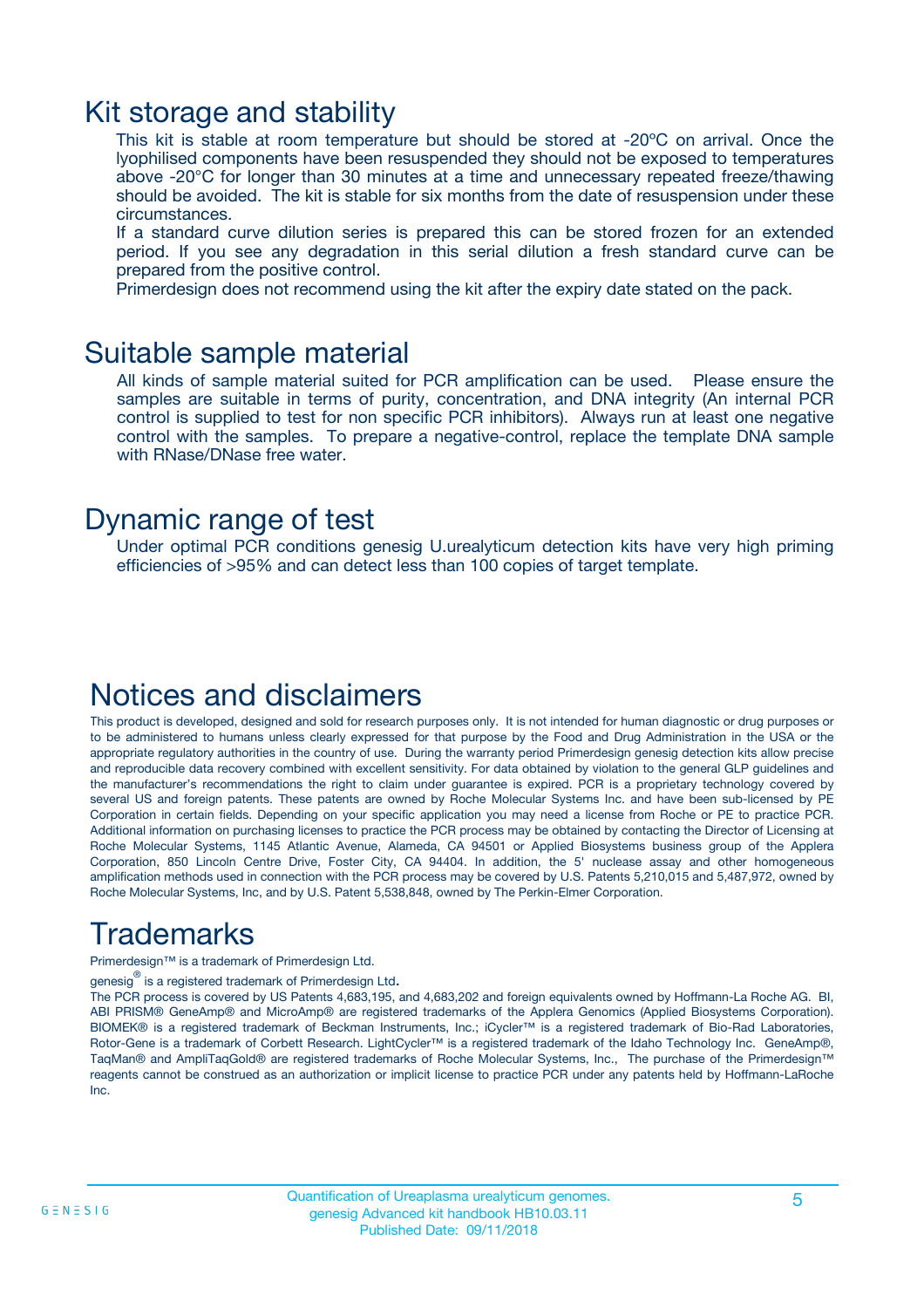### Principles of the test

#### **Real-time PCR**

A U.urealyticum specific primer and probe mix is provided and this can be detected through the FAM channel.

The primer and probe mix provided exploits the so-called TaqMan® principle. During PCR amplification, forward and reverse primers hybridize to the U.urealyticum DNA. A fluorogenic probe is included in the same reaction mixture which consists of a DNA probe labeled with a 5`-dye and a 3`-quencher. During PCR amplification, the probe is cleaved and the reporter dye and quencher are separated. The resulting increase in fluorescence can be detected on a range of qPCR platforms.

#### **Positive control**

For copy number determination and as a positive control for the PCR set up, the kit contains a positive control template. This can be used to generate a standard curve of U.urealyticum copy number / Cq value. Alternatively the positive control can be used at a single dilution where full quantitative analysis of the samples is not required. Each time the kit is used, at least one positive control reaction must be included in the run. A positive result indicates that the primers and probes for detecting the target U.urealyticum gene worked properly in that particular experimental scenario. If a negative result is obtained the test results are invalid and must be repeated. Care should be taken to ensure that the positive control does not contaminate any other kit component which would lead to false-positive results. This can be achieved by handling this component in a Post PCR environment. Care should also be taken to avoid cross-contamination of other samples when adding the positive control to the run. This can be avoided by sealing all other samples and negative controls before pipetting the positive control into the positive control well.

#### **Negative control**

To validate any positive findings a negative control reaction should be included every time the kit is used. For this reaction the RNase/DNase free water should be used instead of template. A negative result indicates that the reagents have not become contaminated while setting up the run.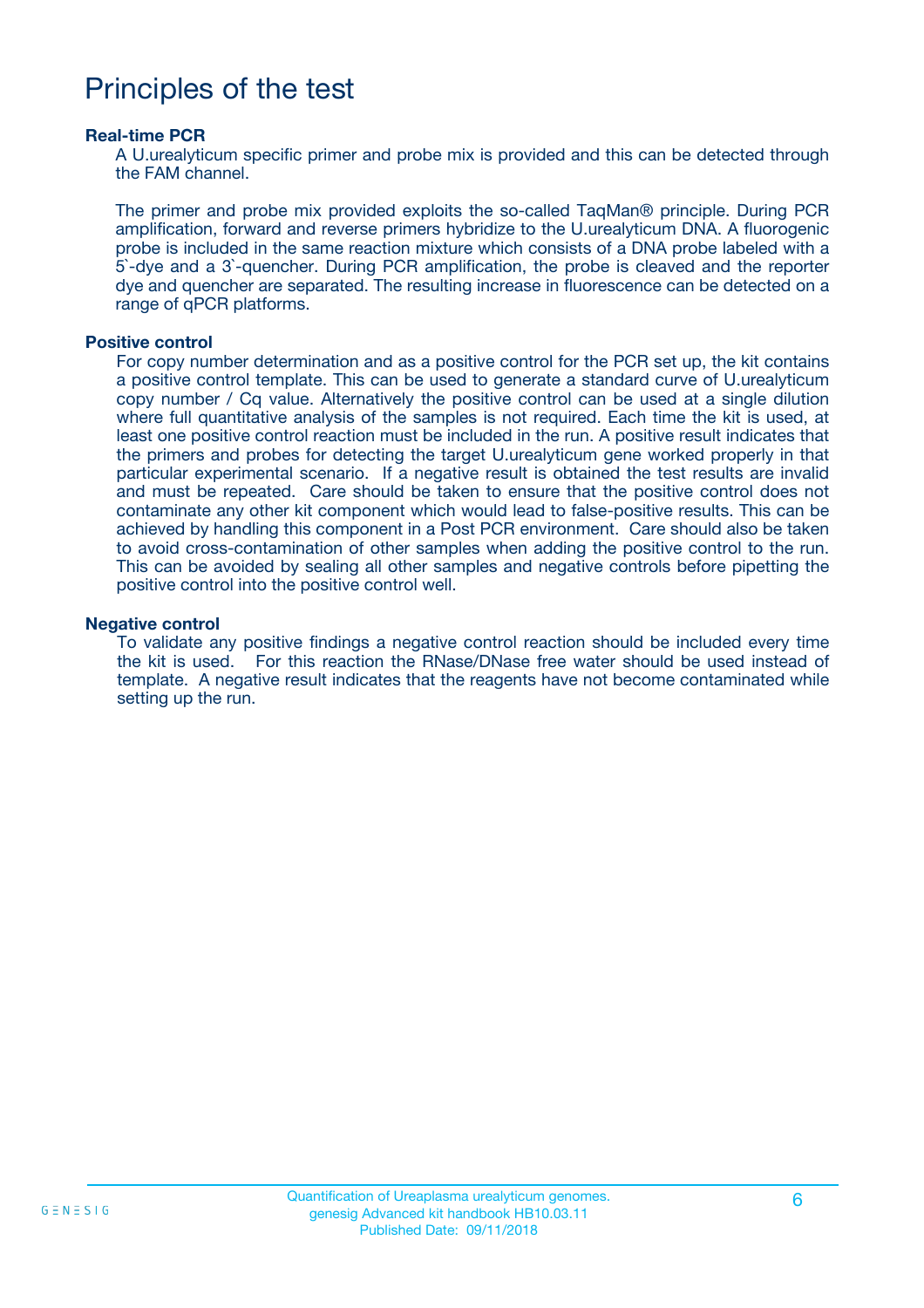#### **Internal DNA extraction control**

When performing DNA extraction, it is often advantageous to have an exogenous source of DNA template that is spiked into the lysis buffer. This control DNA is then co-purified with the sample DNA and can be detected as a positive control for the extraction process. Successful co-purification and qPCR for the control DNA also indicates that PCR inhibitors are not present at a high concentration.

A separate primer and probe mix are supplied with this kit to detect the exogenous DNA using qPCR. The primers are present at PCR limiting concentrations which allows multiplexing with the target sequence primers. Amplification of the control DNA does not interfere with detection of the U.urealyticum target DNA even when present at low copy number. The Internal control is detected through the VIC channel and gives a Cq value of 28+/-3.

#### **Endogenous control**

To confirm extraction of a valid biological template, a primer and probe mix is included to detect an endogenous gene. Detection of the endogenous control is through the FAM channel and it is NOT therefore possible to perform a multiplex with the U.urealyticum primers. A poor endogenous control signal may indicate that the sample did not contain sufficient biological material.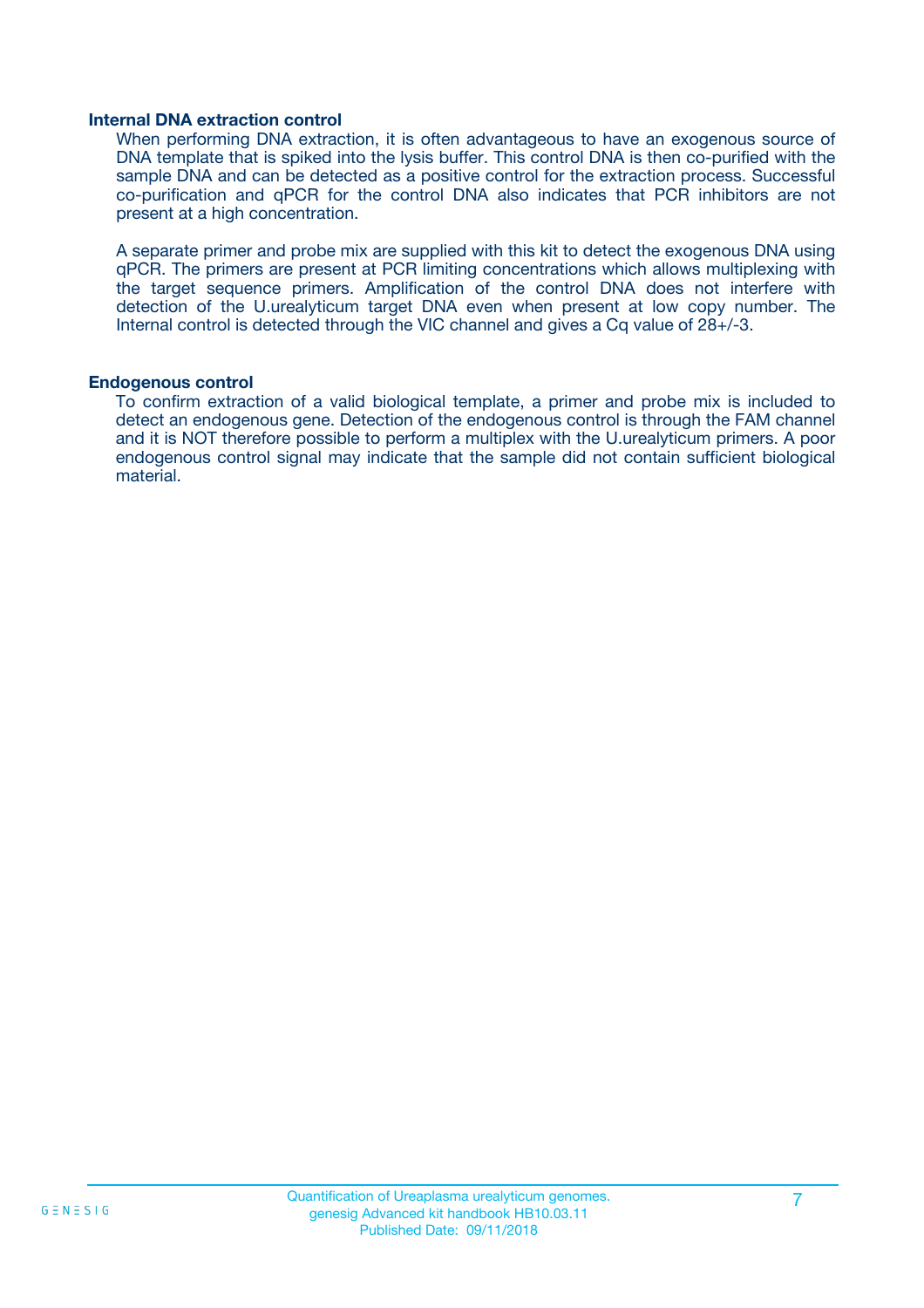### Resuspension protocol

To minimize the risk of contamination with foreign DNA, we recommend that all pipetting be performed in a PCR clean environment. Ideally this would be a designated PCR lab or PCR cabinet. Filter tips are recommended for all pipetting steps.

- **1. Pulse-spin each tube in a centrifuge before opening.** This will ensure lyophilised primer and probe mix is in the base of the tube and is not spilt upon opening the tube.
- **2. Resuspend the primer/probe mixes in the RNase/DNase free water supplied, according to the table below:**

To ensure complete resuspension, vortex each tube thoroughly.

| Component - resuspend in water                       |          |  |
|------------------------------------------------------|----------|--|
| <b>Pre-PCR pack</b>                                  |          |  |
| U.urealyticum primer/probe mix (BROWN)               | $165$ µl |  |
| Internal extraction control primer/probe mix (BROWN) | $165$ µl |  |
| Endogenous control primer/probe mix (BROWN)          | $165$ µl |  |

**3. Resuspend the internal control template and positive control template in the template preparation buffer supplied, according to the table below:** To ensure complete resuspension, vortex each tube thoroughly.

| Component - resuspend in template preparation buffer |  |  |  |
|------------------------------------------------------|--|--|--|
| <b>Pre-PCR heat-sealed foil</b>                      |  |  |  |
| Internal extraction control DNA (BLUE)               |  |  |  |
| <b>Post-PCR heat-sealed foil</b>                     |  |  |  |
| U.urealyticum Positive Control Template (RED) *      |  |  |  |

\* This component contains high copy number template and is a VERY significant contamination risk. It must be opened and handled in a separate laboratory environment, away from the other components.

### DNA extraction

The internal extraction control DNA can be added either to the DNA lysis/extraction buffer or to the DNA sample once it has been resuspended in lysis buffer.

**DO NOT add the internal extraction control DNA directly to the unprocessed biological sample as this will lead to degradation and a loss in signal.**

- **1. Add 4µl of the Internal extraction control DNA (BLUE) to each sample in DNA lysis/extraction buffer per sample.**
- **2. Complete DNA extraction according to the manufacturers protocols.**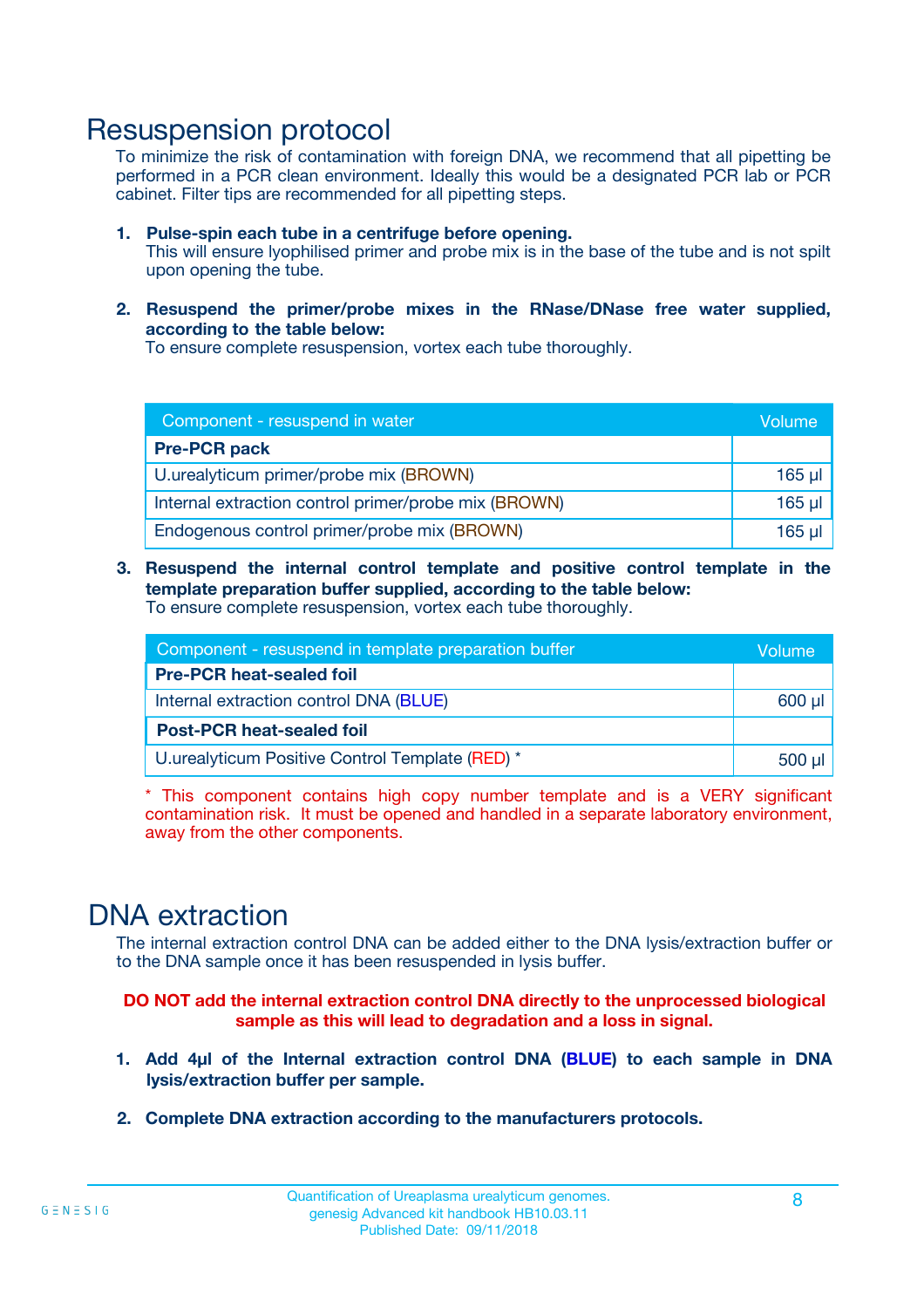# qPCR detection protocol

**1. For each DNA sample prepare a reaction mix according to the table below:** Include sufficient reactions for positive and negative controls.

| Component                                            | Volume   |
|------------------------------------------------------|----------|
| oasig or PrecisionPLUS 2X qPCR Master Mix            | 10 $\mu$ |
| U.urealyticum primer/probe mix (BROWN)               | 1 µl     |
| Internal extraction control primer/probe mix (BROWN) | 1 µl     |
| <b>RNase/DNase free water (WHITE)</b>                | $3 \mu$  |
| <b>Final Volume</b>                                  | 15 µl    |

**2. For each DNA sample prepare an endogenous control reaction according to the table below (Optional):**

**This control reaction will provide useful information regarding the quality of the biological sample.**

| Component                                   | Volume   |
|---------------------------------------------|----------|
| oasig or PrecisionPLUS 2X qPCR Master Mix   | $10 \mu$ |
| Endogenous control primer/probe mix (BROWN) | 1 µI     |
| <b>RNase/DNase free water (WHITE)</b>       | $4 \mu$  |
| <b>Final Volume</b>                         | 15 µl    |

- **3. Pipette 15µl of each mix into individual wells according to your qPCR experimental plate set up.**
- **4. Prepare sample DNA templates for each of your samples.**
- **5. Pipette 5µl of DNA template into each well, according to your experimental plate set up.**

For negative control wells use 5µl of RNase/DNase free water. The final volume in each well is 20ul.

**6. If a standard curve is included for quantitative analysis, prepare a reaction mix according to the table below:**

| Component                                 | Volume          |
|-------------------------------------------|-----------------|
| oasig or PrecisionPLUS 2X qPCR Master Mix | 10 $\mu$        |
| U.urealyticum primer/probe mix (BROWN)    | 1 µI I          |
| <b>RNase/DNase free water (WHITE)</b>     | $4 \mu$         |
| <b>Final Volume</b>                       | 15 <sub>µ</sub> |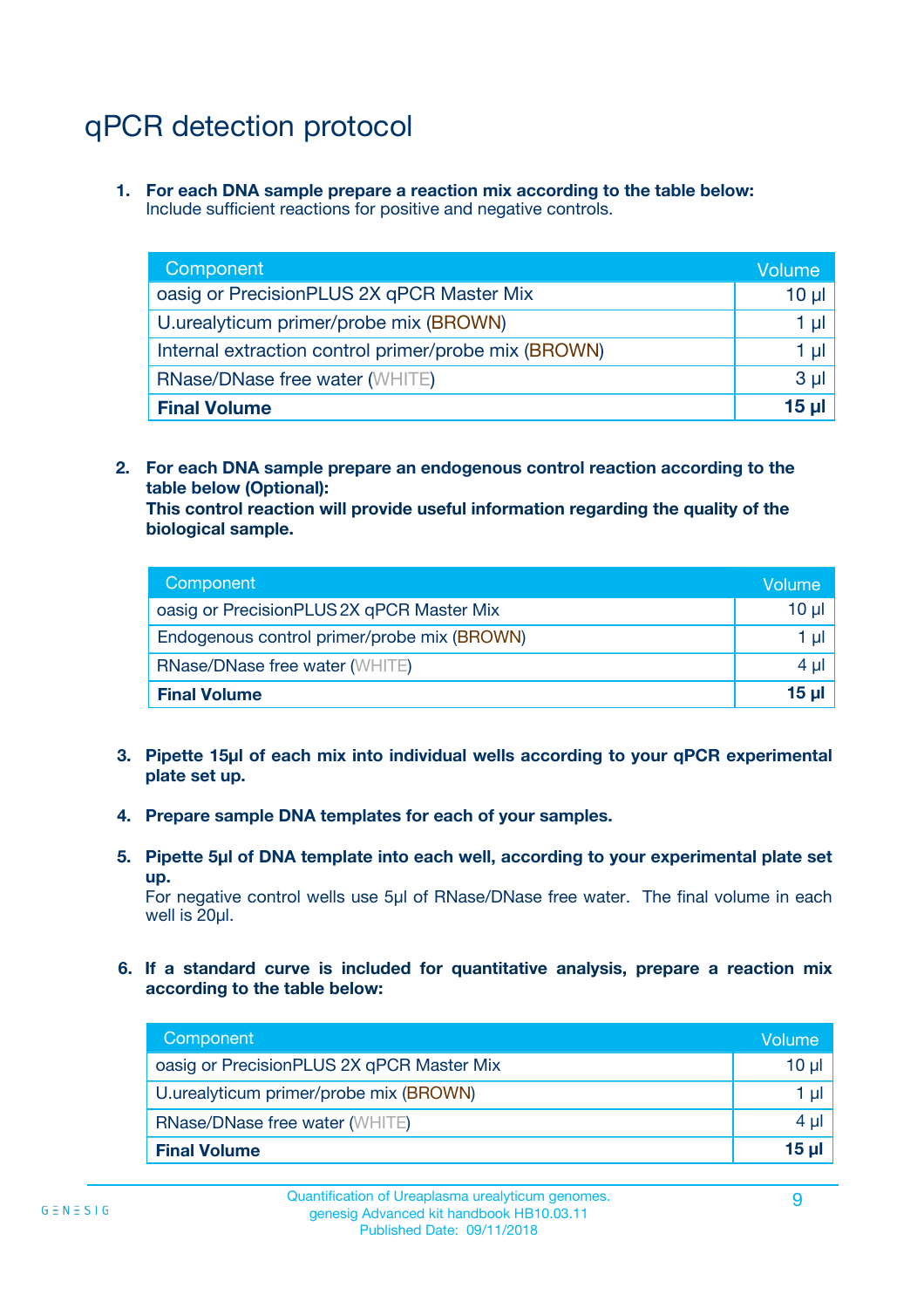#### **7. Preparation of standard curve dilution series.**

- 1) Pipette 90µl of template preparation buffer into 5 tubes and label 2-6
- 2) Pipette 10µl of Positive Control Template (RED) into tube 2
- 3) Vortex thoroughly
- 4) Change pipette tip and pipette 10µl from tube 2 into tube 3
- 5) Vortex thoroughly

Repeat steps 4 and 5 to complete the dilution series

| <b>Standard Curve</b>         | <b>Copy Number</b>     |
|-------------------------------|------------------------|
| Tube 1 Positive control (RED) | $2 \times 10^5$ per µl |
| Tube 2                        | $2 \times 10^4$ per µl |
| Tube 3                        | $2 \times 10^3$ per µl |
| Tube 4                        | $2 \times 10^2$ per µl |
| Tube 5                        | 20 per µl              |
| Tube 6                        | 2 per µl               |

**8. Pipette 5µl of standard template into each well for the standard curve according to your experimental plate set up.**

#### The final volume in each well is 20µl.

### qPCR amplification protocol

Amplification conditions using oasig or PrecisionPLUS 2X qPCR Master Mix.

|             | <b>Step</b>       | <b>Time</b>     | Temp    |
|-------------|-------------------|-----------------|---------|
|             | Enzyme activation | 2 min           | 95 °C   |
| Cycling x50 | Denaturation      | 10 <sub>s</sub> | 95 $°C$ |
|             | DATA COLLECTION * | 60 s            | 60 °C   |

\* Fluorogenic data should be collected during this step through the FAM and VIC channels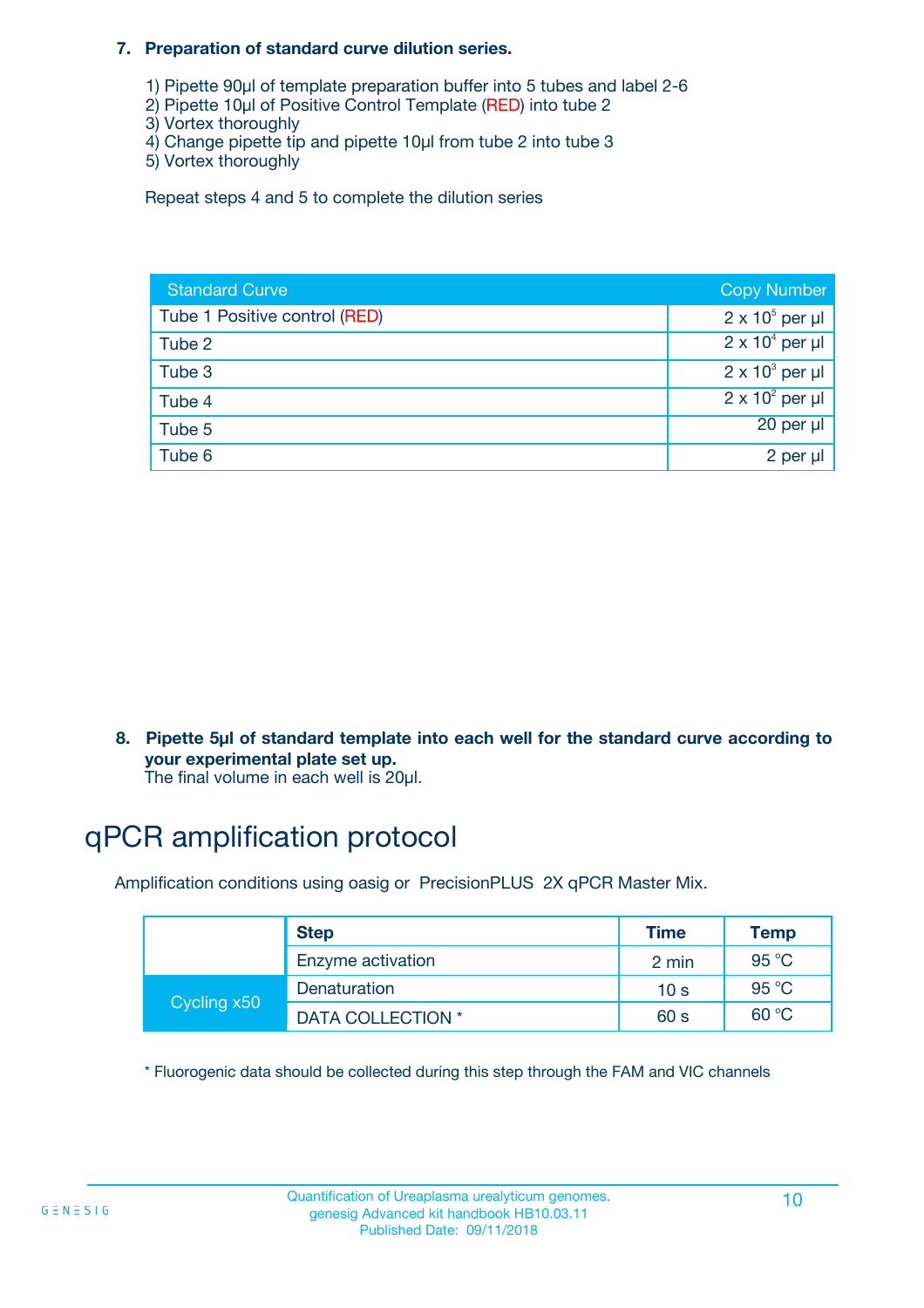# Interpretation of results

| <b>Target</b><br>(FAM) | <b>Internal</b><br>control<br>(NIC) | <b>Positive</b><br>control | <b>Negative</b><br>control | Interpretation                                                                                                  |
|------------------------|-------------------------------------|----------------------------|----------------------------|-----------------------------------------------------------------------------------------------------------------|
| $\leq 30$              | $+ 1 -$                             | ÷                          |                            | <b>POSITIVE QUANTITATIVE RESULT</b><br>calculate copy number                                                    |
| > 30                   | ٠                                   | ÷                          |                            | <b>POSITIVE QUANTITATIVE RESULT</b><br>calculate copy number                                                    |
| > 30                   |                                     | ÷                          |                            | <b>POSITIVE QUALITATIVE RESULT</b><br>do not report copy number as this<br>may be due to poor sample extraction |
|                        | ÷                                   | ÷                          |                            | <b>NEGATIVE RESULT</b>                                                                                          |
| $+ 1 -$                | $+ 1 -$                             | ÷                          | $\leq$ 35                  | <b>EXPERIMENT FAILED</b><br>due to test contamination                                                           |
| $+$ / -                | $+ 1 -$                             | ÷                          | > 35                       | $\star$                                                                                                         |
|                        |                                     | ÷                          |                            | <b>SAMPLE PREPARATION FAILED</b>                                                                                |
|                        |                                     |                            | $+$ /                      | <b>EXPERIMENT FAILED</b>                                                                                        |

Positive control template (**RED**) is expected to amplify between Cq 16 and 23. Failure to satisfy this quality control criterion is a strong indication that the experiment has been compromised.

\*Where the test sample is positive and the negative control is positive with a  $Ca > 35$ , the sample must be reinterpreted based on the relative signal strength of the two results:



If the sample amplifies  $> 5$  Cq earlier than the negative control then the sample should be reinterpreted (via the table above) with the negative control verified as negative.



If the sample amplifies  $< 5$  Cq earlier than the negative control then the positive sample result is invalidated and<br>the result should be determined  $the$  result should be inconclusive due to test contamination. The test for this sample should be repeated.